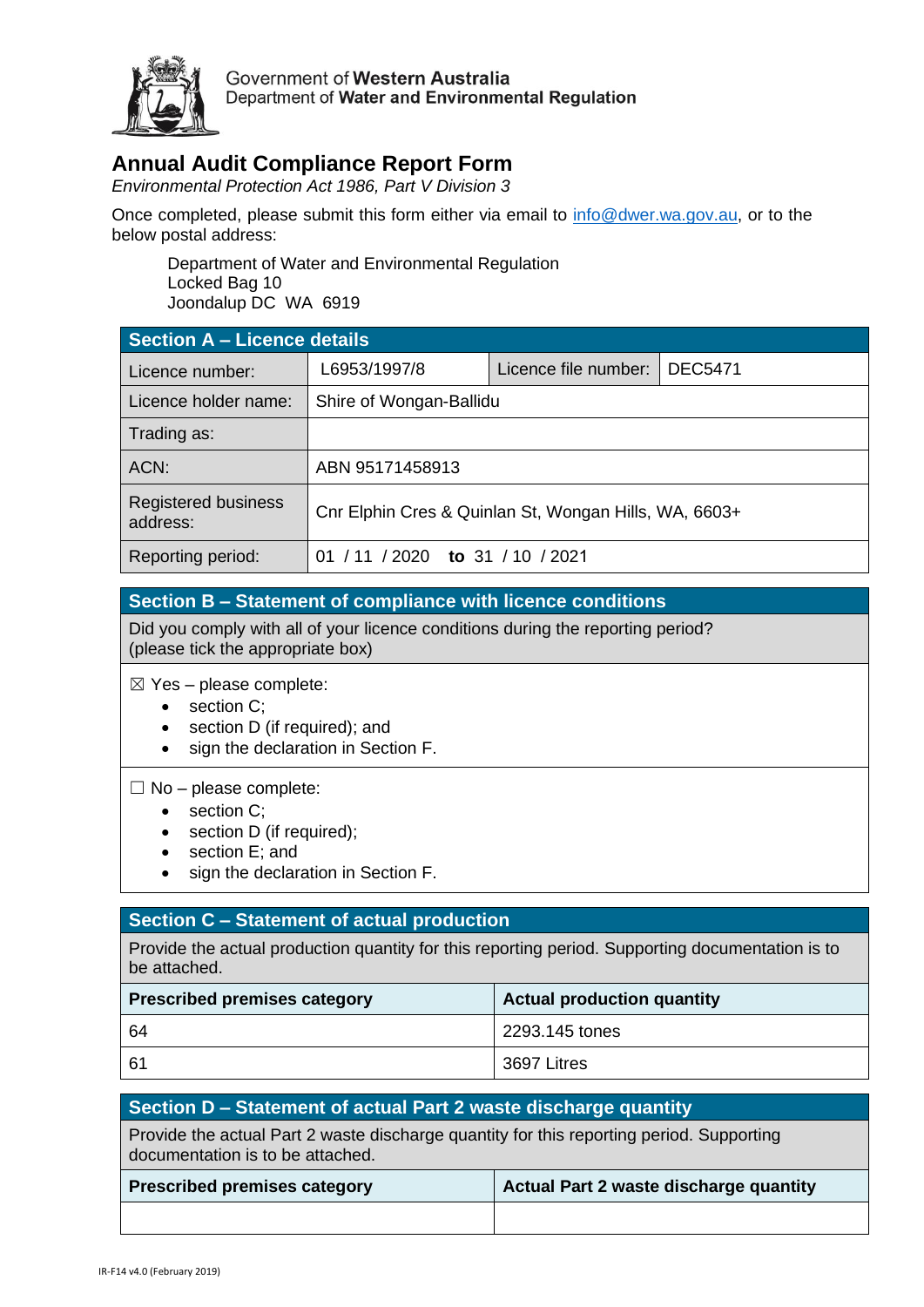| Section E - Details of non-compliance with licence condition                                                                            |                                                                                                      |                                |  |  |  |
|-----------------------------------------------------------------------------------------------------------------------------------------|------------------------------------------------------------------------------------------------------|--------------------------------|--|--|--|
| Please use a separate page for each condition with which the licence holder was non-compliant<br>at a time during the reporting period. |                                                                                                      |                                |  |  |  |
| Condition no:                                                                                                                           |                                                                                                      | Date(s) of non-<br>compliance: |  |  |  |
| Details of non-compliance:                                                                                                              |                                                                                                      |                                |  |  |  |
|                                                                                                                                         |                                                                                                      |                                |  |  |  |
|                                                                                                                                         |                                                                                                      |                                |  |  |  |
|                                                                                                                                         | What was the actual (or suspected) environmental impact of the non-compliance?                       |                                |  |  |  |
| compliance took place.                                                                                                                  | NOTE - please attach maps or diagrams to provide insight into the precise location of where the non- |                                |  |  |  |
|                                                                                                                                         |                                                                                                      |                                |  |  |  |
|                                                                                                                                         |                                                                                                      |                                |  |  |  |
|                                                                                                                                         |                                                                                                      |                                |  |  |  |
|                                                                                                                                         | Cause (or suspected cause) of non-compliance:                                                        |                                |  |  |  |
|                                                                                                                                         |                                                                                                      |                                |  |  |  |
|                                                                                                                                         |                                                                                                      |                                |  |  |  |
|                                                                                                                                         |                                                                                                      |                                |  |  |  |
| Action taken to mitigate any adverse effects of non-compliance and prevent recurrence of the<br>non-compliance:                         |                                                                                                      |                                |  |  |  |
|                                                                                                                                         |                                                                                                      |                                |  |  |  |
|                                                                                                                                         |                                                                                                      |                                |  |  |  |
|                                                                                                                                         |                                                                                                      |                                |  |  |  |
| Was this non-compliance previously reported to DWER?<br>Yes, and                                                                        |                                                                                                      |                                |  |  |  |
|                                                                                                                                         | Reported to DWER verbally                                                                            | Date:<br>$\left  \right $      |  |  |  |
|                                                                                                                                         | Reported to DWER in writing                                                                          | Date:<br>$\prime$              |  |  |  |